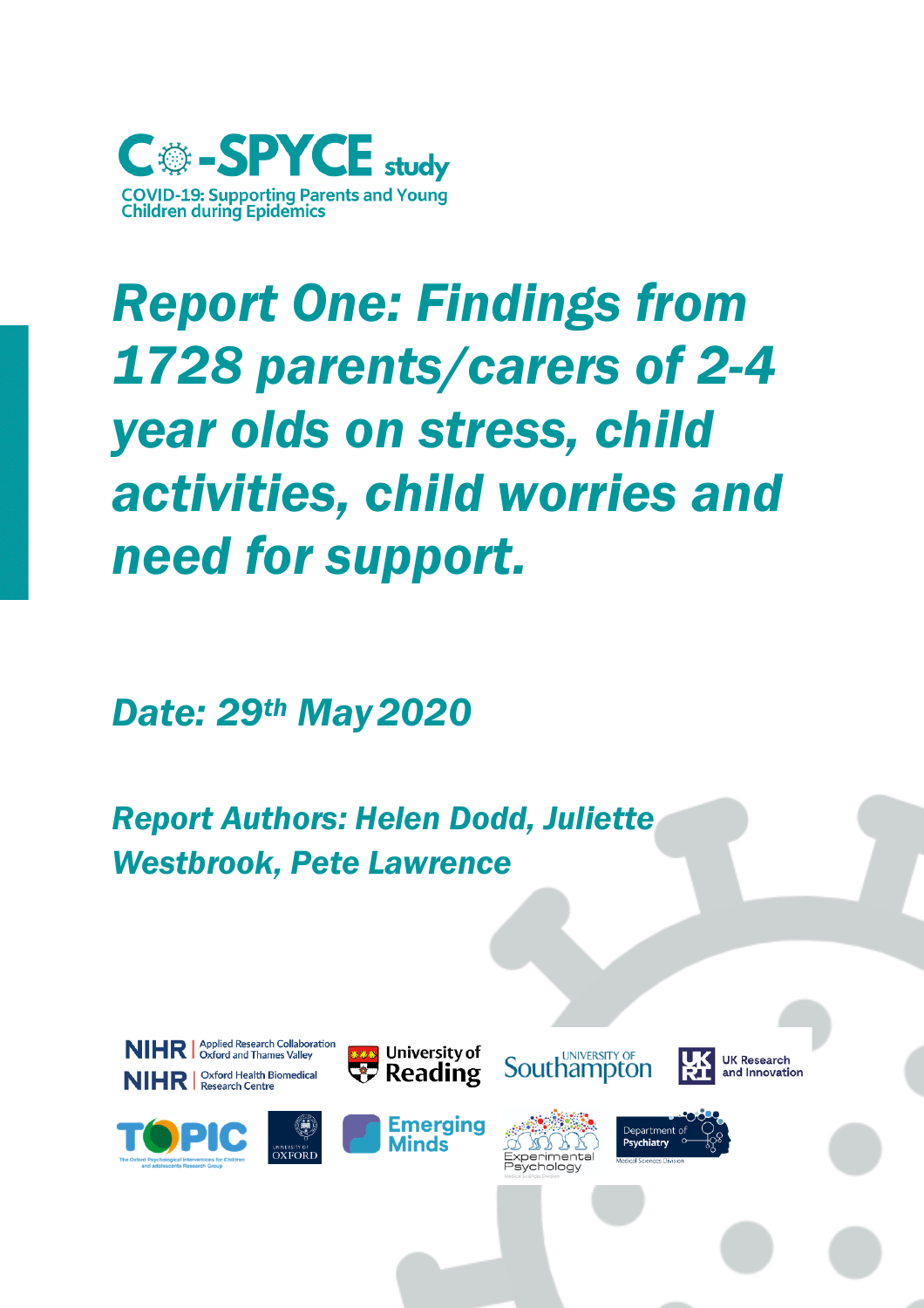# *The Co-SPYCE Study*

## *Background*

COVID-19 has caused major disruptions to families' lives, through social distancing, school closures and lock-down. This is also a rapidly changing situation where different pressures will arise for children, young people and their families over time. While research has provided valuable information about how parents can support their children's mental health in general, we know little about what is most effective in the current, changing context.

The Co-SPYCE project is tracking the mental health of pre-school aged children throughout the COVID-19 crisis. This is through an online survey completed monthly by parents/carers throughout the pandemic. The study has full ethical and data protection approval and is fully GDPR compliant.

The findings will help identify what protects pre-school children from deteriorating mental health over time, and at particular stress points. Findings will be shared directly with health and education services to inform the development of effective support for young children and families.

## *Recruitment*

The study sample has been recruited through a variety of means, including through social media, distribution through partner organisations, networks, charities and the media. The self-selecting nature of recruitment means that this will not be a nationally representative sample. In the current report, almost all respondents ( $N = 1728$ ) were biological parents (>99%), over 94% were female and 92% of the sample identified as white. The majority of parents were from the North West of England (25%), the South East (22%) and London (16%). The majority of parents and carers who completed the survey were working (63%), either part-time (60%) or full-time (40%), and had an average income of >£30,000 (81%).

For the long term, we are aiming to have good stratification across a wide range of sociodemographic factors (e.g., income, ethnicity, pre-existing mental/physical health difficulties) to investigate the experiences for different groups that may be particularly vulnerable during and after the pandemic.

**We are keen to recruit as many families as possible to the study. Parents/carers can sign up and take part at any point: cospyce.org/survey**

## *Further information*

For further information or to request specific analyses, please contact the research team at cospyce@soton.ac.uk. The study is supported through UKRI Covid-19 funding and a UKRI Future Leaders Fellowship awarded to Helen Dodd.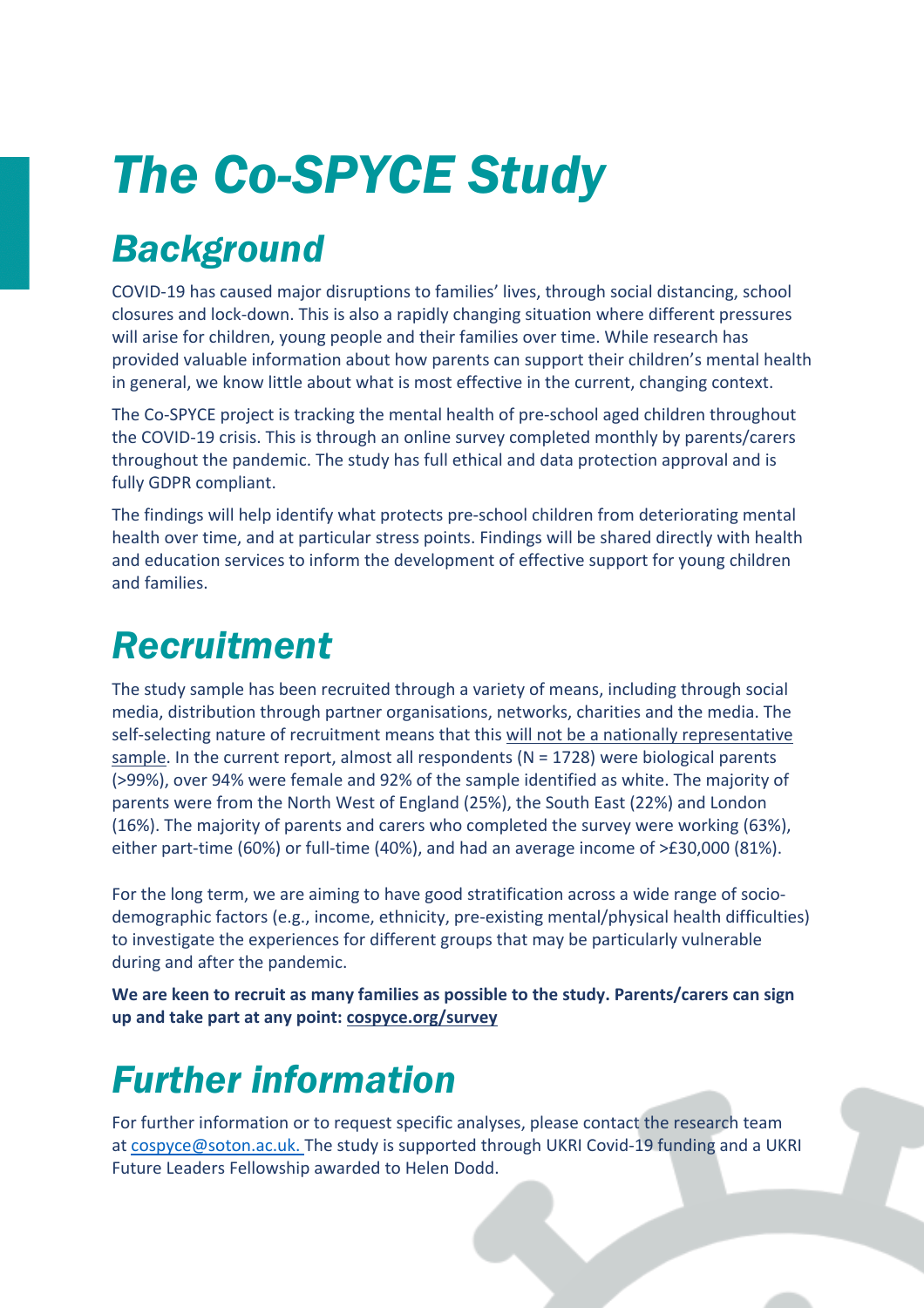# *Focus of this report*

**This report is based upon the data from the first 1728 parents/carers completed the survey1 between Friday 17th April and Wednesday 20th May.**

**In this report, we focus on the following outcomes:** 

**1. Parent/Carer Stress**

**\_\_\_\_\_\_\_\_\_\_\_\_\_\_\_\_\_\_\_\_\_\_\_**

- **2. How children are spending their time**
- **3. Parents feelings about child play and entertainment**
- **4. Child worries**
- **5. The need for parental support**

# *Key findings*

- Nearly ¾ of participating parents/carers felt that they were not sufficiently able to meet the needs of both work and their pre-school child.
- The top 3 stressors for participating parents/carers were (i) work, (ii) child's screen time, (iii) their child's wellbeing.
- Over 80% of children are reported by participating parents/carers to be getting at least 30 minutes of exercise a day but only 22% are reported to be getting the recommended 3 hours.
- Almost half of the children (47%) are reported to be spending no time playing with another child in their household.
- At least half (51%) of the 2-4 year olds are reported by participating parents/carers as not communicating at all via phone, video call or message with friends outside their home.
- Not being able to see their friends and attend social and sporting activities is the most common worry reported by participating parents/carers for pre-school children.
- Participating parents/carers particularly want support around managing children's emotions, educational demands, behaviours and coming out of social isolation.

**<sup>1</sup> 'Completion' of the survey is based on participants having completed items up to and including the pre-defined main outcome measure (the Strengths and Difficulties Questionnaire – parent reporting on child).**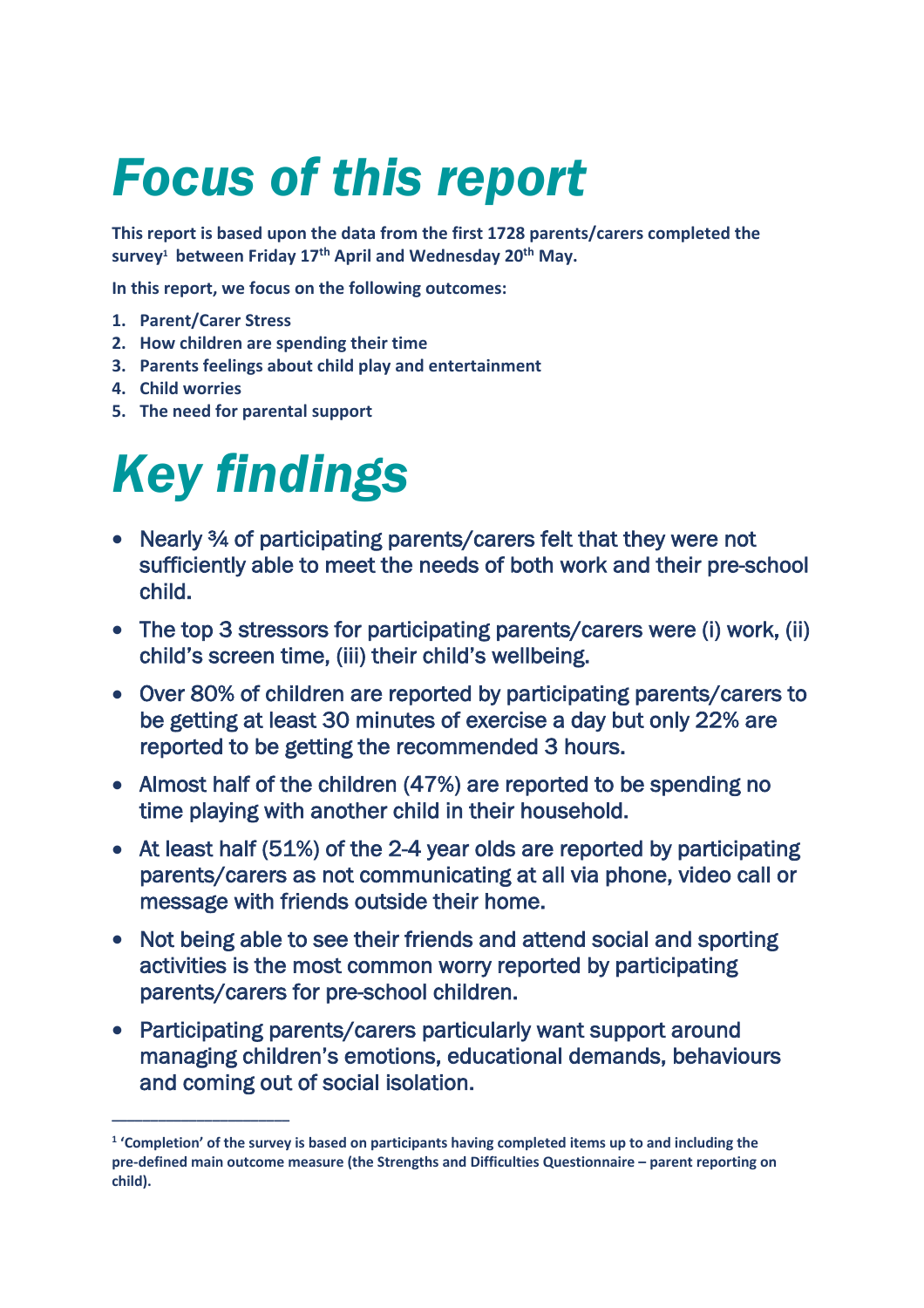## *Findings*

## *1. Parents/Carer stress*

#### *(a) Work*

**63% of respondents in the survey reported that they were working. Of these, 60% were working part-time and 40% full-time; 80% reported that they were working from home, and 20% were working out of the home.**

#### *(b) Combining work and child's needs*

**73% felt that they were either 'not' or only 'a bit' able to meet the needs of both their work and their child, compared to 27% who felt they were able to meet the needs 'a lot' or 'completely'.**

#### *(c) Main causes of stress*

**The top seven sources of stress (that were causing participating parents/carers either 'quite a lot' or 'a great deal' of stress) related to work, children, future plans, chores and a loss of support systems.**



*Figure 1. Parents/carers' main sources of stress*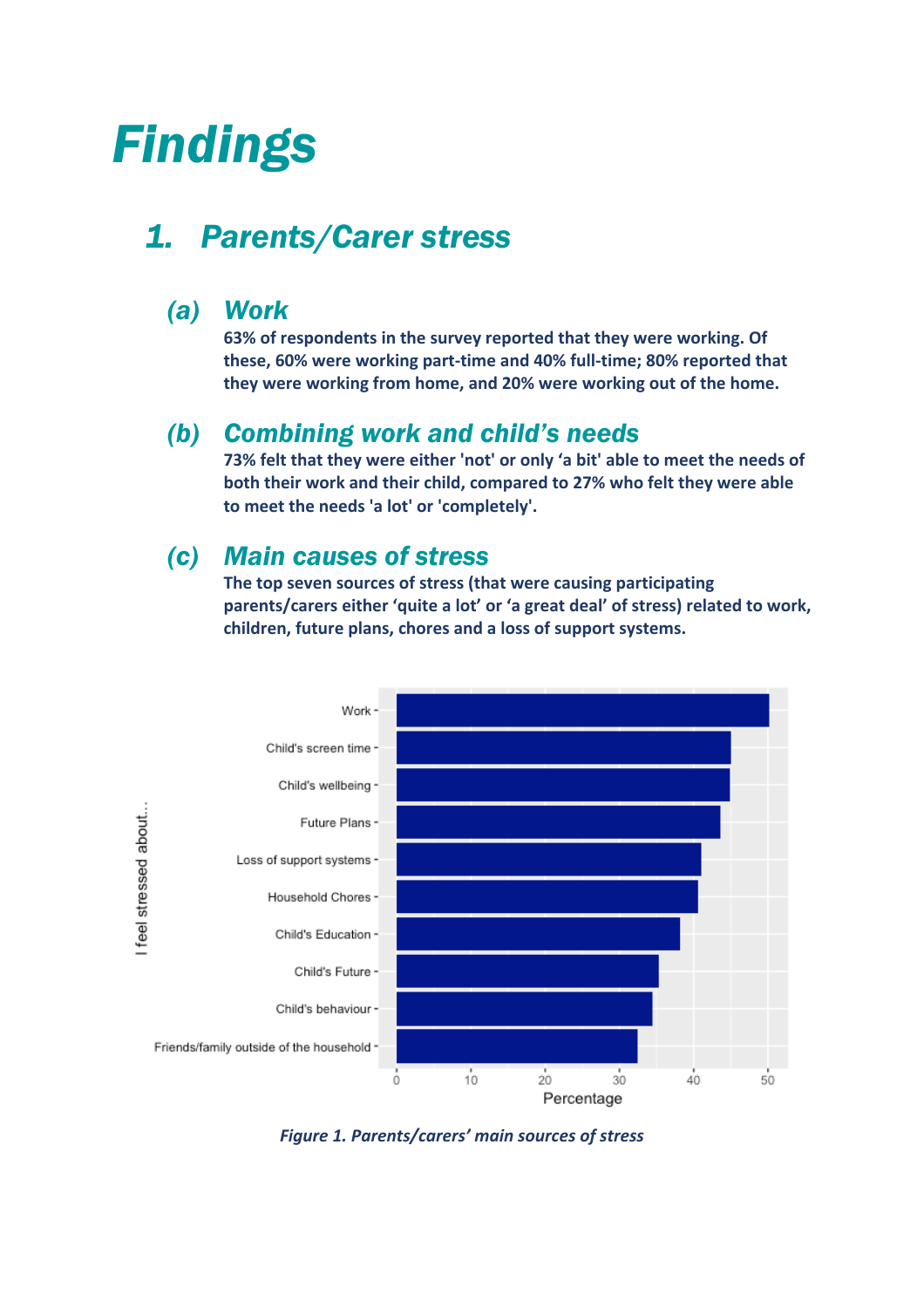### *2. How children spend their time*

#### *(a) Inside Play*

**The activity children are reported to be doing the most is playing inside; 79% of children are spending 3+ hours playing inside daily.** 

#### *(b) Outside Play*

**41% of children are reported to be spending 3+ hours outside daily and the majority of that time they are playing, with 34% of children reported to be playing outside for 3+ hours per day. See Figure 2.** 



*Figure 2. Time that children spend playing outside*

#### *(c) Who are children playing with?*

**Play is typically with parents/carers; 55% are reported to be spending 3+ hours playing with a parent. In contrast, only 27% of children are spending 3+ hours playing with another child in the household each day. Almost half of the children (47%) are spending no time playing with another child in the household.**

#### *(d) Types of activity*

**Participating parents/carers reported that the majority of children are spending more than 30 minutes a day in contact with nature (78%), doing arts and crafts (64%) and reading with a parent (59%).**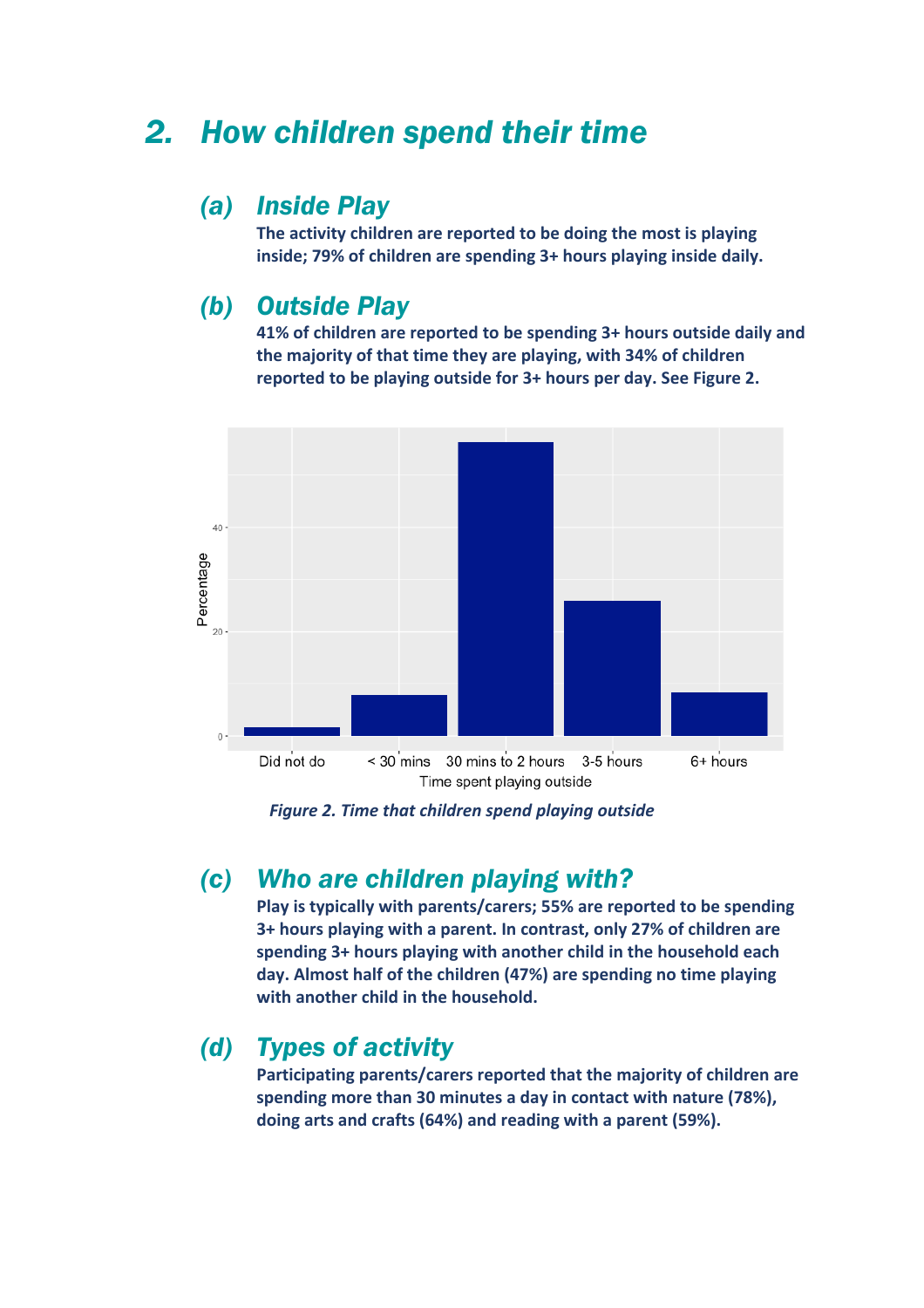### *(e) Screen time*

**Participating parents and carers reported that 26% of 2-4 year olds are spending 3+ hours watching a screen but not interacting with it (Figure 4).**



*Figure 4. Time children spend watching but not interacting with a screen*

**A total of 61% of 2-4 year olds were reported to spend up to 2 hours playing screen-based games, but playing for 3 or more hours each day was rare (<10%).** 

#### *(f) Physical Activity*

**Participating parents/carers reported that 83% of 2-4 years olds are getting at least 30 minutes of daily exercise, and 22% of children are getting at least 3 hours. 17% of children are getting less than 30 minutes of physical exercise a day.**



*Figure 5. Time that children spend engaging in physical activity*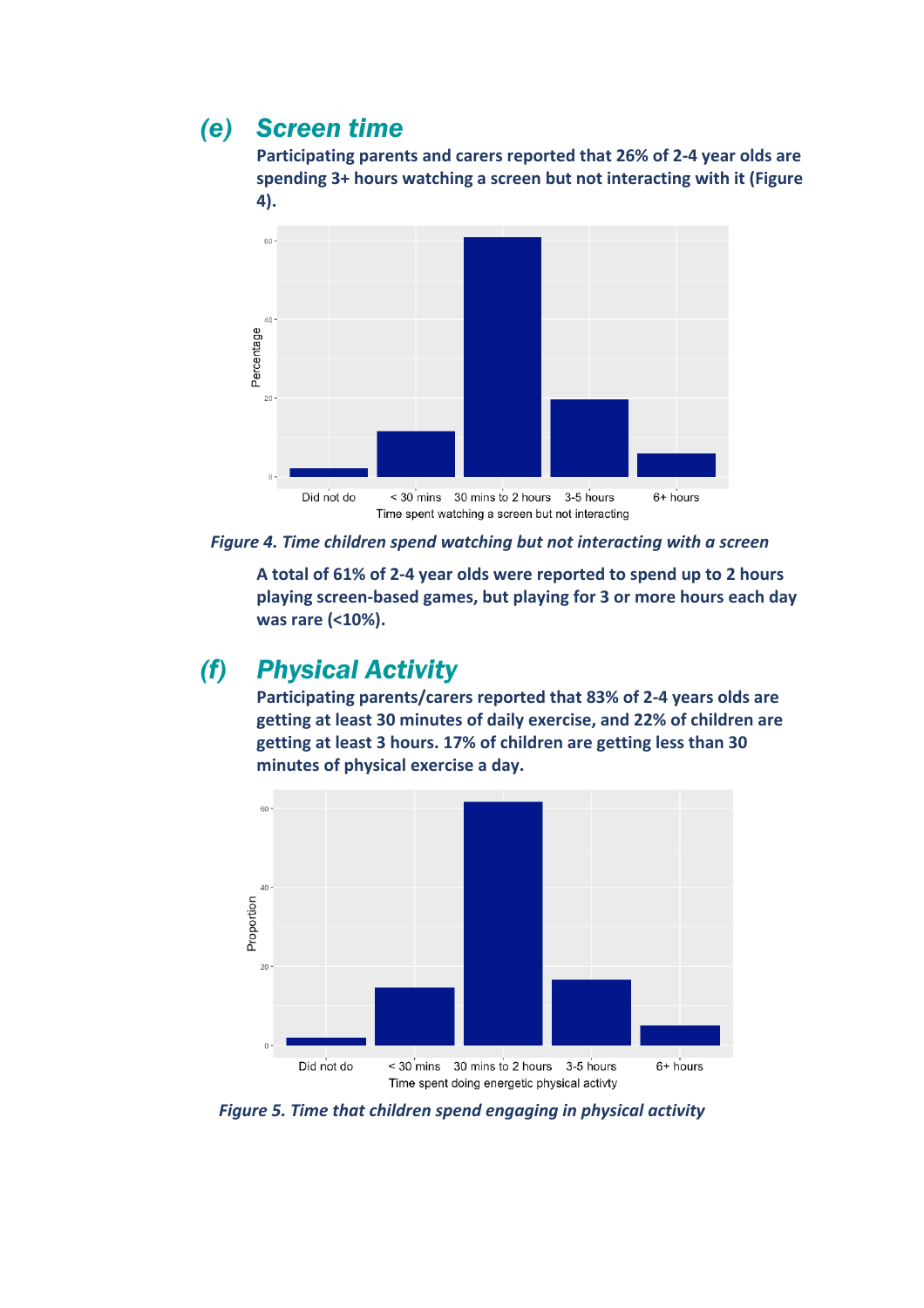## *3. Parents'/carers' feelings about child play and entertaining their child(ren)*

#### *(a) Worry and stress*

**37% of participating parents/carers reported that keeping their child occupied was stressful (a lot of completely/all the time).** 

**55% of participating parents/carers are worried (a lot or completely) that they are not doing enough with their child.**

#### *(b) Confidence*

**Only 53% of participating parents/carers reported they were confident they had ideas about ways to play with their child.**

**47% of participating parents/carers felt only a little bit confident or less about entertaining their child.** 

### *4. Child worries*

#### *(a) Not being able to see their friends*

**Not being able to see their friends and attend social and sporting activities is the most common worry reported for pre-school children, with 56% of participating parents and carers reporting that their child is worried about not being able to see their friends and/or attend social/sporting activities.**



*Figure 6. Time that children spend engaging in physical activity*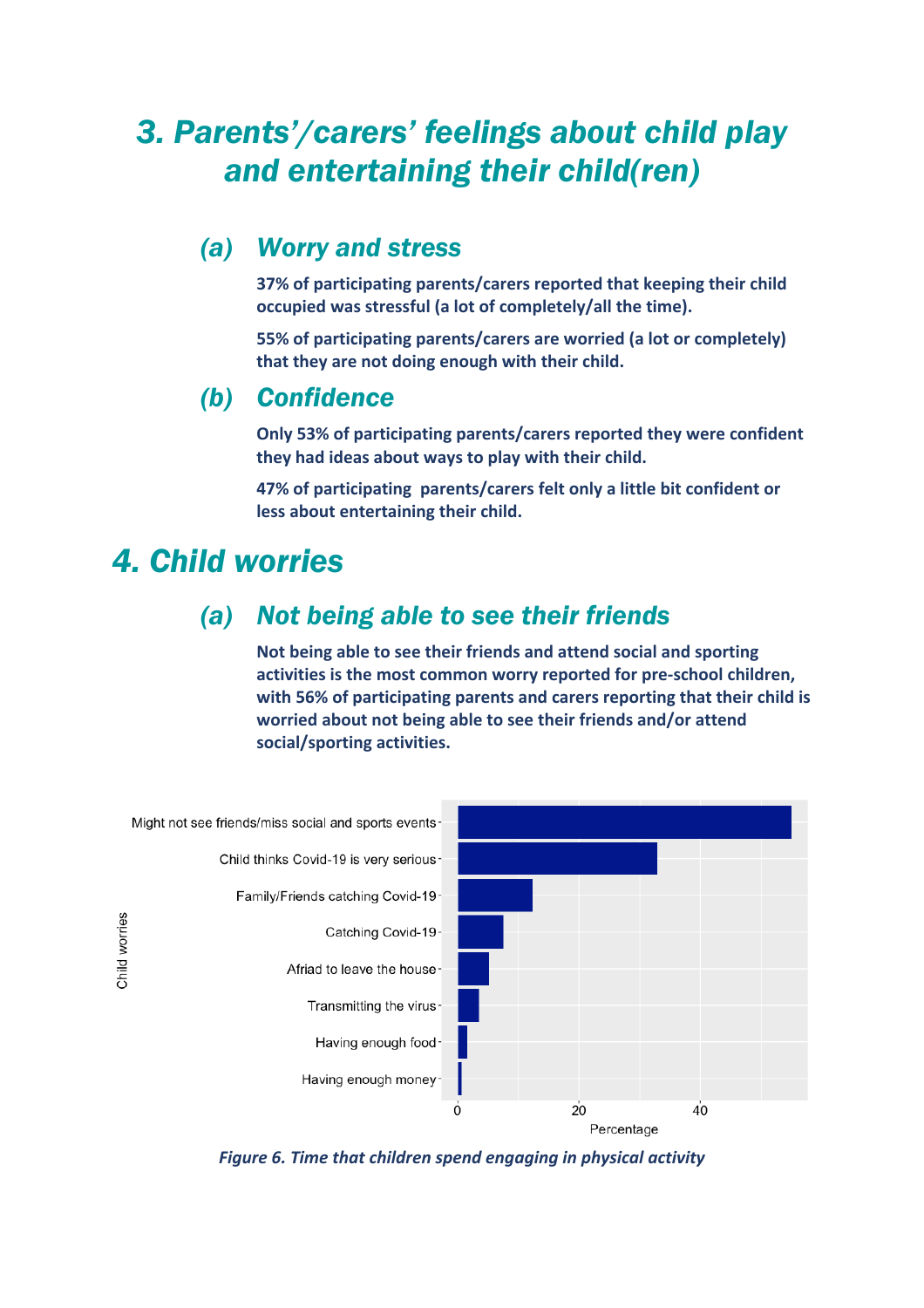#### *(b) Other worries*

**Based on the report of participating parents and carers it is rare for 2-4 year old children to be worried about Covid-19 and associated consequences (food/money etc) at least in this relatively affluent group. See Figure 6.** 

## *5. Communication*

**The survey results suggest that young children are not doing much communication with people outside of the home.** 

#### *(a) With friends*

**Participating parents and carers reported that at least half (51%) of 2-4 year olds are not communicating at all, however infrequent, via phone, video call or message with any friends outside their home.**

#### *(b) With family outside of the home*

**Most children are reported to be communicating with family outside of the home but this is infrequent, most commonly less than once a day. Video calls are more common than phone or messaging, with only 8% of children reported to have not communicated with family via video call.** 

### *6. Parent/Carer need for support*

#### *(a) Pre-crisis*

**3% of participating parents/carers indicated that they were receiving support from services (including mental health services, educational support and social services) prior to lockdown. Of these, 89% reported that this support has stopped or been postponed due to Covid-19.**

#### *(b) Percentage of parents wanting support*

**69% of participating parents/carers indicated that they would like at least a bit of help with their child's response to Covid-19 and isolation. 21% said they would like a lot of help or more.**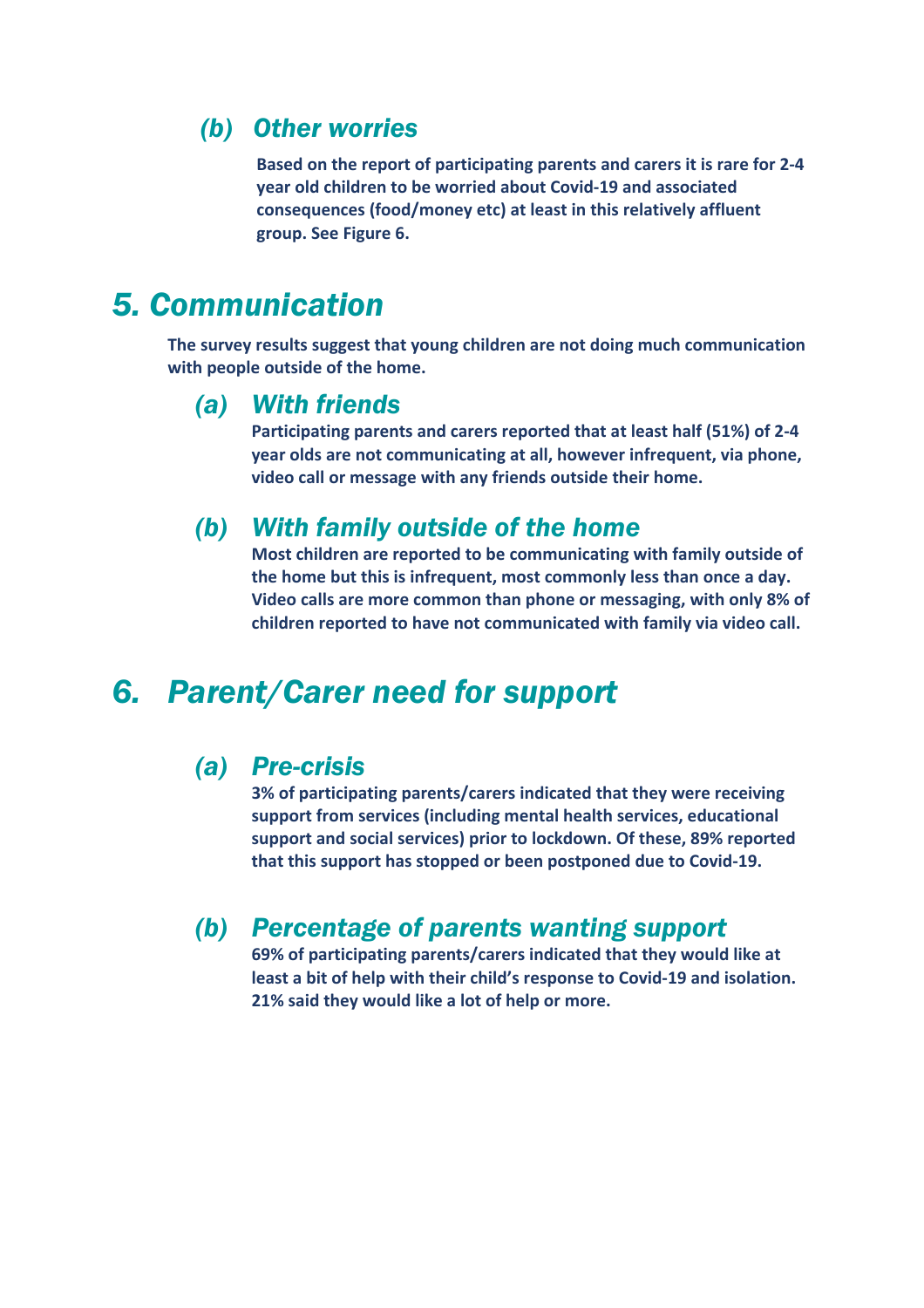### *(c) Type of support required*

**Of the 69% who indicated that they would like help, participating parents/carers indicated they would like help managing their child's emotions (62%), help with their child(ren) coming out of isolation (54%), managing children or young people's educational demands (53%) and managing children or young people's behaviours (53%).**



*Figure 7. Parents'/Carers' reported need for support around specific areas*

### *(d) Preference for delivery of support*

**Participating parents/carers indicated that they would like to receive this support primarily via online written materials (72%) or online videos (50%).** 



*Figure 8. Parents'/carers' preference for how support should be delivered*